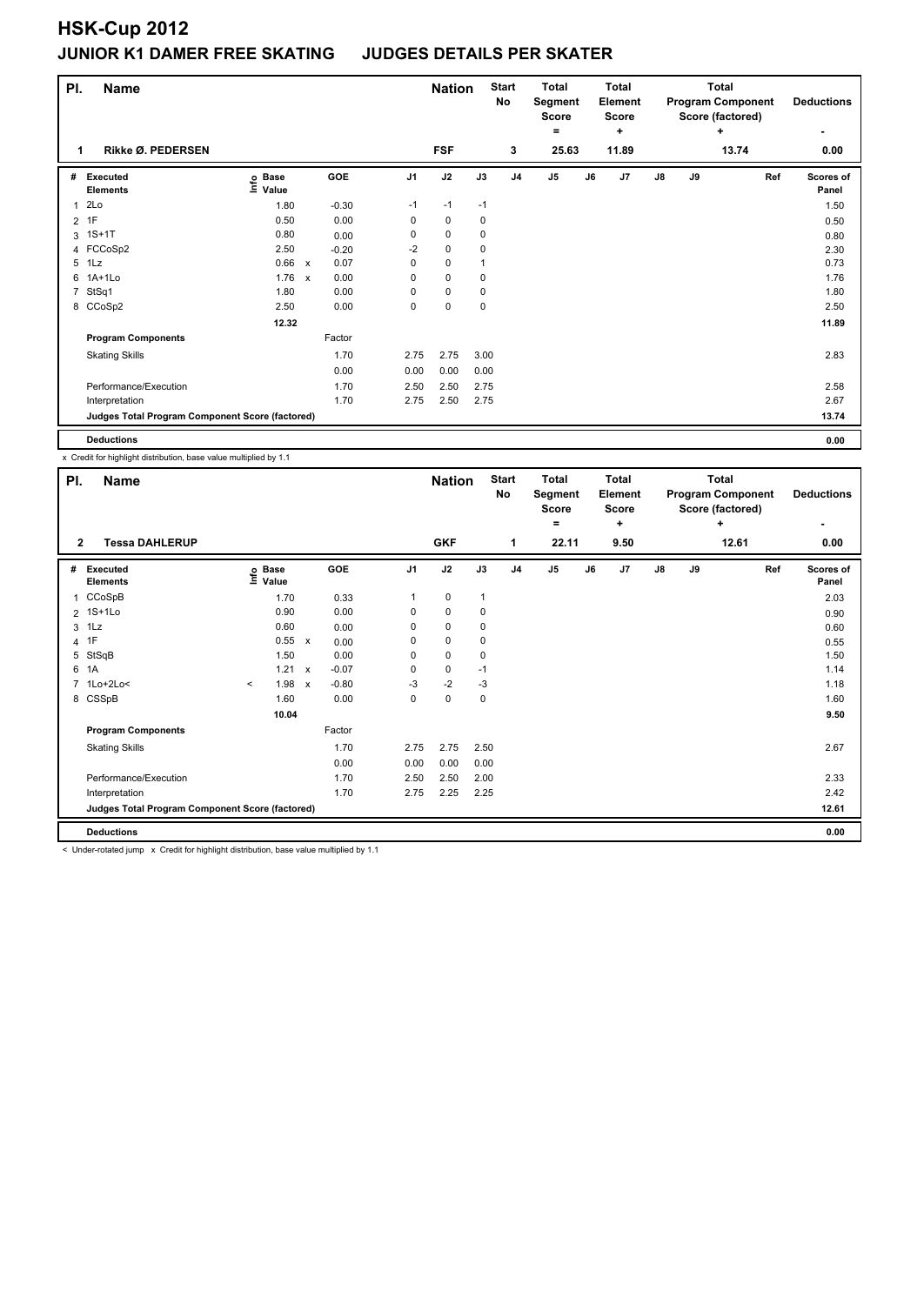## **HSK-Cup 2012 JUNIOR K1 DAMER FREE SKATING JUDGES DETAILS PER SKATER**

| PI.            | Name                                            |                              |       |                           |         |                |             | <b>Nation</b> | <b>Start</b><br>No | <b>Total</b><br>Segment<br><b>Score</b> |    | Total<br>Element<br><b>Score</b> |               | <b>Total</b><br><b>Program Component</b><br>Score (factored) | <b>Deductions</b> |                    |
|----------------|-------------------------------------------------|------------------------------|-------|---------------------------|---------|----------------|-------------|---------------|--------------------|-----------------------------------------|----|----------------------------------|---------------|--------------------------------------------------------------|-------------------|--------------------|
| 3              | <b>Katrine Rosenquist KIRK</b>                  |                              |       |                           |         |                | <b>GKF</b>  |               | 4                  | ۰<br>21.94                              |    | ÷<br>9.62                        |               |                                                              | ÷<br>12.32        | ٠<br>0.00          |
|                |                                                 |                              |       |                           |         |                |             |               |                    |                                         |    |                                  |               |                                                              |                   |                    |
| #              | Executed<br><b>Elements</b>                     | <b>Base</b><br>lnfo<br>Value |       |                           | GOE     | J <sub>1</sub> | J2          | J3            | J <sub>4</sub>     | J <sub>5</sub>                          | J6 | J <sub>7</sub>                   | $\mathsf{J}8$ | J9                                                           | Ref               | Scores of<br>Panel |
| $\mathbf{1}$   | 1A                                              |                              | 1.10  |                           | 0.00    | 0              | $\mathbf 0$ | $\mathbf 0$   |                    |                                         |    |                                  |               |                                                              |                   | 1.10               |
| $\overline{2}$ | 1Lz+1Lo                                         | e                            | 1.10  |                           | $-0.13$ | $-1$           | $-1$        | $-2$          |                    |                                         |    |                                  |               |                                                              |                   | 0.97               |
| 3              | SSp1                                            |                              | 1.30  |                           | 0.00    | 0              | 0           | 0             |                    |                                         |    |                                  |               |                                                              |                   | 1.30               |
| 4              | 2Lo                                             |                              | 1.80  |                           | $-0.60$ | $-2$           | $-2$        | $-2$          |                    |                                         |    |                                  |               |                                                              |                   | 1.20               |
| 5              | StSqB                                           |                              | 1.50  |                           | $-0.30$ | $-1$           | $-1$        | $-1$          |                    |                                         |    |                                  |               |                                                              |                   | 1.20               |
| 6              | 1F                                              |                              | 0.55  | $\boldsymbol{\mathsf{x}}$ | 0.00    | $\Omega$       | $\mathbf 0$ | 0             |                    |                                         |    |                                  |               |                                                              |                   | 0.55               |
| $\overline{7}$ | $1F+1Lo$                                        |                              | 1.10  | $\mathsf{x}$              | 0.00    | 0              | $\mathbf 0$ | 0             |                    |                                         |    |                                  |               |                                                              |                   | 1.10               |
|                | 8 CCoSp2                                        |                              | 2.50  |                           | $-0.30$ | $-1$           | $-1$        | $-1$          |                    |                                         |    |                                  |               |                                                              |                   | 2.20               |
|                |                                                 |                              | 10.95 |                           |         |                |             |               |                    |                                         |    |                                  |               |                                                              |                   | 9.62               |
|                | <b>Program Components</b>                       |                              |       |                           | Factor  |                |             |               |                    |                                         |    |                                  |               |                                                              |                   |                    |
|                | <b>Skating Skills</b>                           |                              |       |                           | 1.70    | 2.50           | 2.25        | 2.75          |                    |                                         |    |                                  |               |                                                              |                   | 2.50               |
|                |                                                 |                              |       |                           | 0.00    | 0.00           | 0.00        | 0.00          |                    |                                         |    |                                  |               |                                                              |                   |                    |
|                | Performance/Execution                           |                              |       |                           | 1.70    | 2.50           | 2.25        | 2.25          |                    |                                         |    |                                  |               |                                                              |                   | 2.33               |
|                | Interpretation                                  |                              |       |                           | 1.70    | 2.75           | 2.50        | 2.00          |                    |                                         |    |                                  |               |                                                              |                   | 2.42               |
|                | Judges Total Program Component Score (factored) |                              |       |                           |         |                |             |               |                    |                                         |    |                                  |               |                                                              |                   | 12.32              |
|                | <b>Deductions</b>                               |                              |       |                           |         |                |             |               |                    |                                         |    |                                  |               |                                                              |                   | 0.00               |

x Credit for highlight distribution, base value multiplied by 1.1 e Jump take off with wrong edge

| PI.            | <b>Name</b>                                     |   |                   |                           | <b>Nation</b> |                | <b>Start</b><br>No | <b>Total</b><br>Segment<br><b>Score</b><br>۰ |                | <b>Total</b><br>Element<br><b>Score</b><br>+ |    | <b>Total</b><br><b>Program Component</b><br>Score (factored) | <b>Deductions</b> |    |            |                    |
|----------------|-------------------------------------------------|---|-------------------|---------------------------|---------------|----------------|--------------------|----------------------------------------------|----------------|----------------------------------------------|----|--------------------------------------------------------------|-------------------|----|------------|--------------------|
| 4              | <b>Philippa Kruse PALMER</b>                    |   |                   |                           |               |                | HI                 |                                              | 5              | 20.59                                        |    | 8.71                                                         |                   |    | ÷<br>11.88 | 0.00               |
| #              | <b>Executed</b><br><b>Elements</b>              |   | e Base<br>⊑ Value |                           | <b>GOE</b>    | J <sub>1</sub> | J2                 | J3                                           | J <sub>4</sub> | J <sub>5</sub>                               | J6 | J7                                                           | $\mathsf{J}8$     | J9 | Ref        | Scores of<br>Panel |
| $\mathbf{1}$   | 1F                                              |   | 0.50              |                           | 0.00          | 0              | 0                  | 0                                            |                |                                              |    |                                                              |                   |    |            | 0.50               |
| $\overline{2}$ | 1Lz                                             | e | 0.60              |                           | $-0.17$       | $-2$           | $-2$               | $-1$                                         |                |                                              |    |                                                              |                   |    |            | 0.43               |
| 3              | StSq1                                           |   | 1.80              |                           | $-0.30$       | $-1$           | $-1$               | $-1$                                         |                |                                              |    |                                                              |                   |    |            | 1.50               |
|                | 4 CSSpB                                         |   | 1.60              |                           | 0.00          | 0              | $\mathbf 0$        | 0                                            |                |                                              |    |                                                              |                   |    |            | 1.60               |
|                | 5 1Lo+1Lo                                       |   | 1.10              | $\boldsymbol{\mathsf{x}}$ | $-0.03$       | 0              | $\mathbf 0$        | $-1$                                         |                |                                              |    |                                                              |                   |    |            | 1.07               |
| 6              | 2T                                              |   | 1.43              | $\boldsymbol{\mathsf{x}}$ | $-0.60$       | $-3$           | $-3$               | $-3$                                         |                |                                              |    |                                                              |                   |    |            | 0.83               |
| $\overline{7}$ | CCoSpB                                          |   | 1.70              |                           | $-0.30$       | $-1$           | $-1$               | $-1$                                         |                |                                              |    |                                                              |                   |    |            | 1.40               |
|                | 8 1A+1T                                         |   | 1.65              | $\boldsymbol{\mathsf{x}}$ | $-0.27$       | $-1$           | $-1$               | $-2$                                         |                |                                              |    |                                                              |                   |    |            | 1.38               |
|                |                                                 |   | 10.38             |                           |               |                |                    |                                              |                |                                              |    |                                                              |                   |    |            | 8.71               |
|                | <b>Program Components</b>                       |   |                   |                           | Factor        |                |                    |                                              |                |                                              |    |                                                              |                   |    |            |                    |
|                | <b>Skating Skills</b>                           |   |                   |                           | 1.70          | 2.25           | 2.25               | 2.50                                         |                |                                              |    |                                                              |                   |    |            | 2.33               |
|                |                                                 |   |                   |                           | 0.00          | 0.00           | 0.00               | 0.00                                         |                |                                              |    |                                                              |                   |    |            |                    |
|                | Performance/Execution                           |   |                   |                           | 1.70          | 2.50           | 2.25               | 2.25                                         |                |                                              |    |                                                              |                   |    |            | 2.33               |
|                | Interpretation                                  |   |                   |                           | 1.70          | 2.25           | 2.50               | 2.25                                         |                |                                              |    |                                                              |                   |    |            | 2.33               |
|                | Judges Total Program Component Score (factored) |   |                   |                           |               |                |                    |                                              |                |                                              |    |                                                              |                   |    |            | 11.88              |
|                | <b>Deductions</b>                               |   |                   |                           |               |                |                    |                                              |                |                                              |    |                                                              |                   |    |            | 0.00               |

x Credit for highlight distribution, base value multiplied by 1.1 e Jump take off with wrong edge